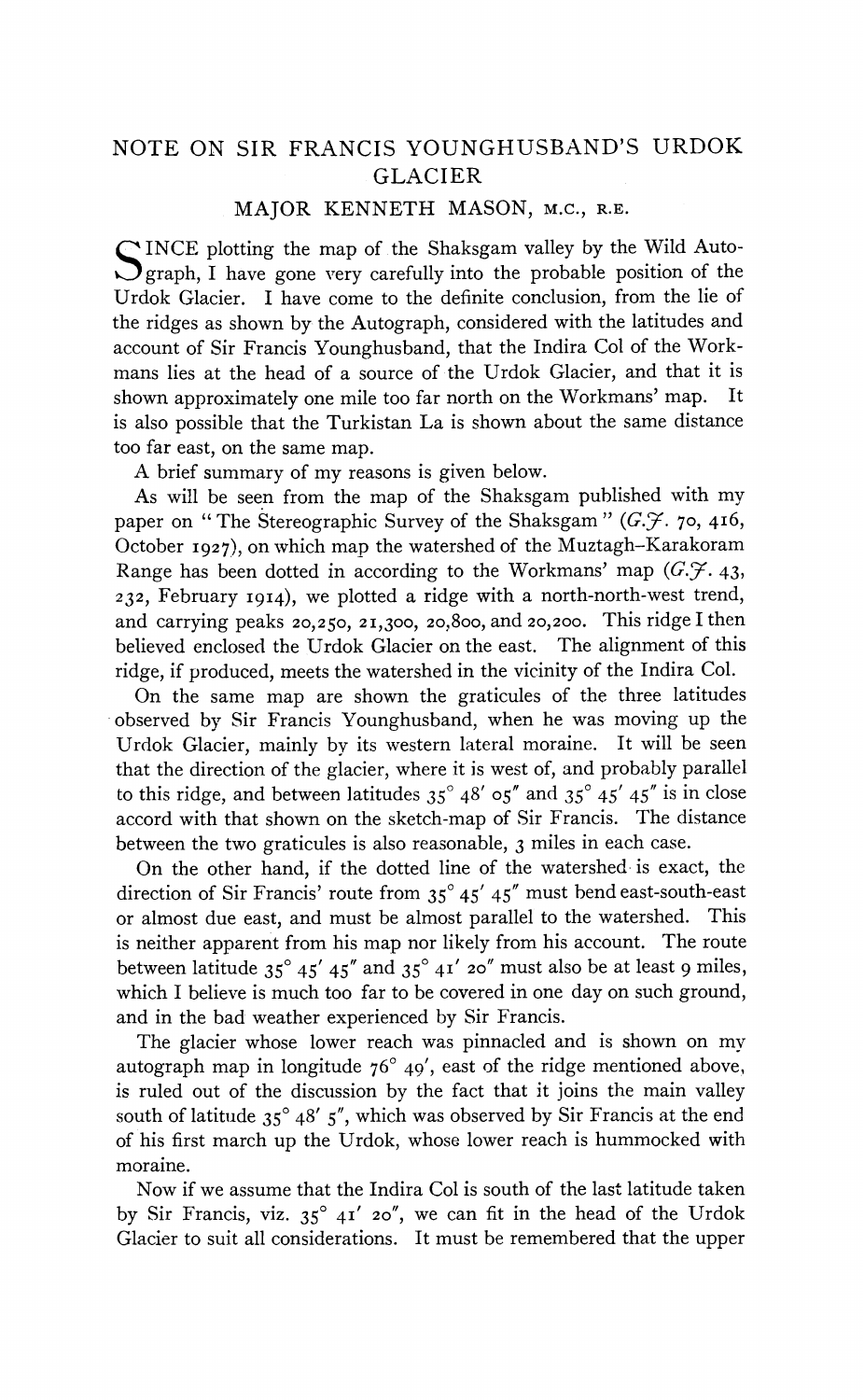## NOTE ON SIR FRANCIS YOUNGHUSBAND'S URDOK GLACIER 276

portion of the Siachen Glacier basin was not surveyed by Grant Peterkin, nor by any one else. I have in my possession a note by Peterkin that the Workmans' map here is unreliable: being sketched from photographs. Any one who knows the extreme difficulty of judging distance when walking over soft snow at high elevations, will readily allow that a mile error in the *estimation* of a distance on the ground or from a photograph is very easy to make.

If we accept this position of the Indira Col, then " the large glacier<br>wing north-north-east." which was seen from it, is the Urdok. The flowing north-north-east," which was seen from it, is the Urdok. " long splintered rock-ridge " is the continuation of the ridge surveyed



Part of the map illustrating Major Mason's Stereographic Survey of the *Shksgam* (G. **J.** *October* **1927)** 

by us and mentioned above.\* One source lay about 5000 feet below the Indira Col, at an altitude of about  $15,500$  feet, $\dagger$  while to the west, on the eastern flanks of Gasherbrum I is another.

The " wide-trunk " glacier, seen from the Turkistan La, and joined by a short crevassed glacier below the saddle, is probably the glacier

\* Sir Francis Younghusband describes this ridge thus *(Proc.* **R.G.S.** 14,212) : " The mountains on either side of the valley **(i.e.** the Urdok), especially on the eastern side, are extremely rugged and precipitous, affording little or no resting-place for the snow, which drains off immediately into the glacier below."

t Workman, whose hypsometer height of Indira Col was **20,860,** reported the glacier below to be about 5000 or 6000 feet below. The height of Sir Francis Younghusband's last camp on the glacier was recorded by him as 15,355.